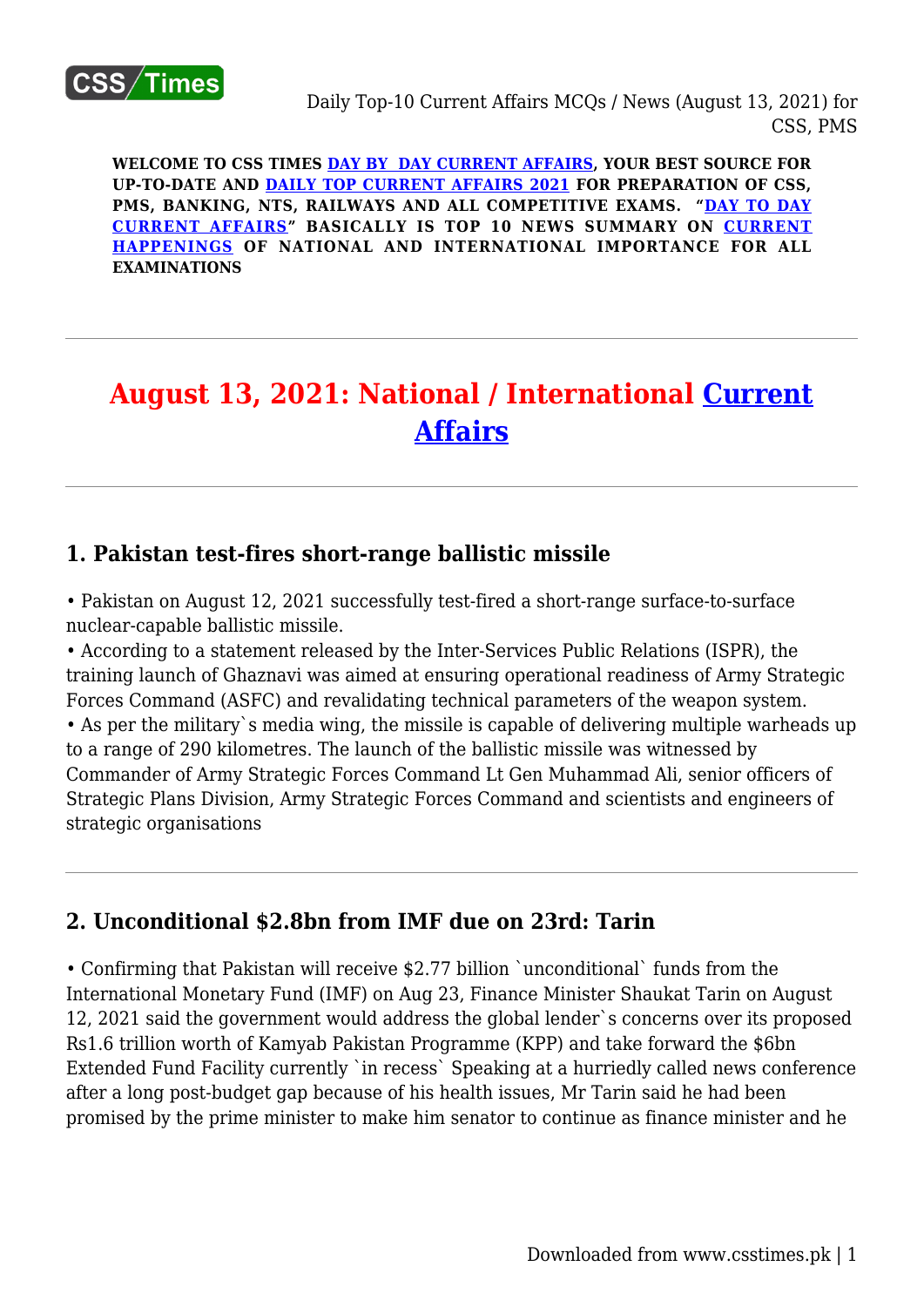

had no reason to doubt it would not materialise before the expiry of the remaining twomonth constitutional window.

• The minister said the IMF would transfer \$2.77bn of the country`s share to the State Bank of Pakistan (SBP) account on Aug 23 out of \$650bn general allocation the Washington based lending agency made to all its members to boost international liquidity challenged by the global health pandemic

## **3. In a first, woman judge to be elevated to SC**

• In a first in the country`s judicial history, the Judicial Commission of Pakistan (JCP) is going to elevate a woman judge to the Supreme Court when it meets on Sept 9.

• Justice Ayesha A. Malik is fourth on the seniority list of the Lahore High Court. If elevated to the apex court, she will remain judge of the Supreme Court until March 2031.

• At present the sanctioned strength of the Supreme Court is complete with 17 judges. Justice Ayesha will fill the vacancy when senior puisne judge Justice Mushir Alam will reach superannuation on Aug 17.

## **4. US advises its citizens to leave immediately**

• The United States urged its citizens on August 12, 2021 to leave Afghanistan immediately as a US intelligence report predicted that the Afghan capital Kabul could fall to the Taliban in 90 days.

• The security alert for Americans still in Afghanistan said that the US Embassy in Kabul could soon announce evacuation flights for them but asked them not to delay their departure.

• `US citizens should leave Afghanistan as soon as possible using available commercial transportation and not plan to rely on US government flights,` the alert said.

## **5. Taliban take Kandahar, Herat in major offensive**

• The Taliban captured Kandahar and Herat, Afghanistan`s second and third-largest, besides a strategic provincial capital, on August 12, 2021. The advance further squeezed the embattled government just weeks before the end of American military mission there.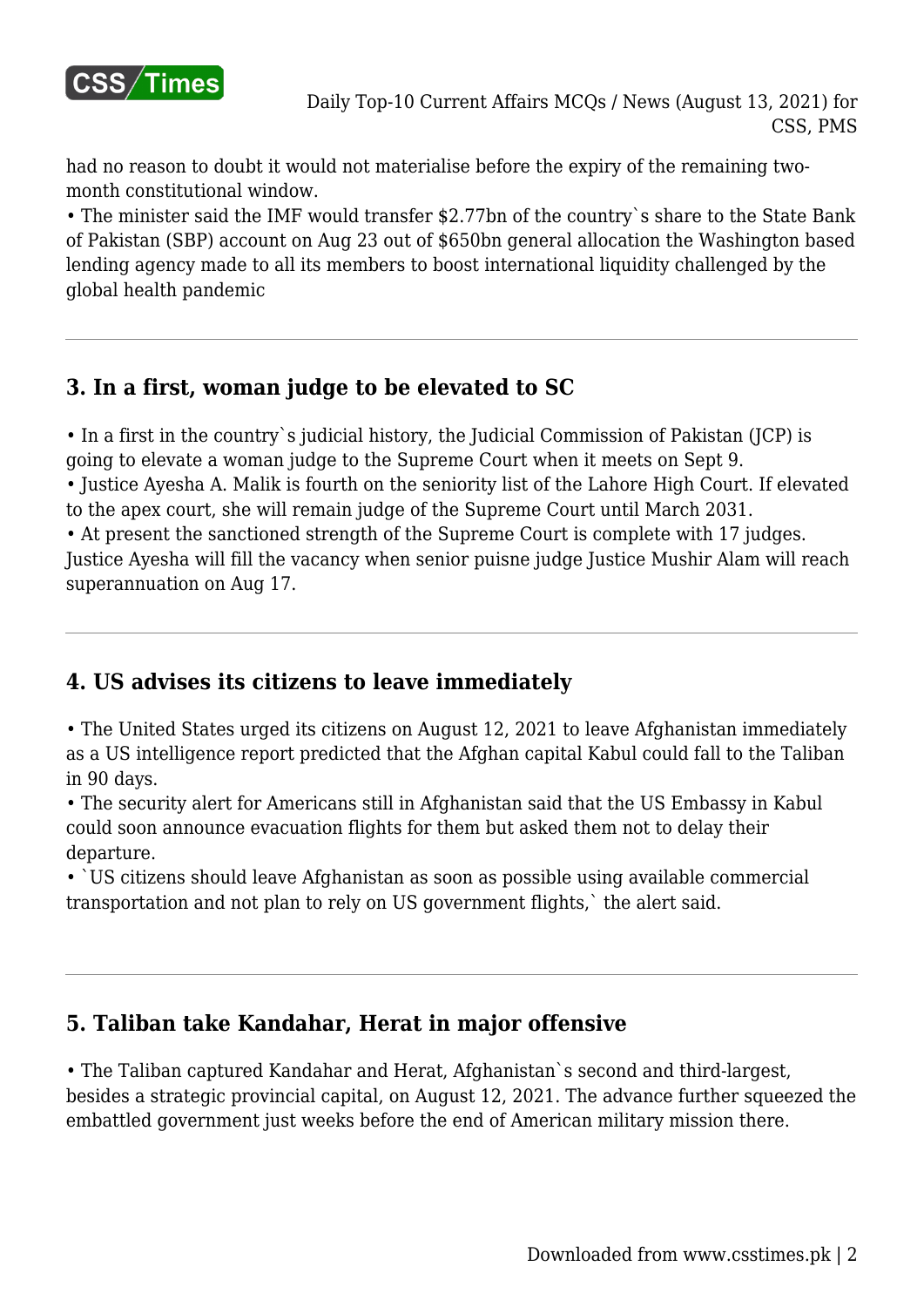

• The seizure of Kandahar and Herat marks the biggest prizes yet for the Taliban, who have taken 12 of Afghanistan`s 34 provincial capitals as part of a week-long blitz.

• The capture of the city of Ghazni, meanwhile, cut off a crucial highway linking the Afghan capital with the country`s southern provinces, which similarly find themselves under assault 20 years after US and Nato troops invaded and ousted the Taliban government

## **6. UK sends troops to evacuate staff and citizens**

• Britain will deploy hundreds of military personnel to Afghanistan to help British nationals and local translators get out of the country, defence secretary Ben Wallace said on August 12, 2021 as the security situation there worsens.

• The British embassy in Kabul will be moved to a more secure location and will remain manned by only a core staff.

• The deployment of protection forces and logistical support has been triggered by rising violence as Taliban fighters capture cities across Afghanistan after US and allied troops withdrew

# **7. Kabul offers power-sharing deal to Taliban**

• Afghan government negotiators in Qatar have offered the Taliban a power-sharing deal in return for an end to fighting in the country, a government negotiating source said on August 12, 2021.

• `Yes, the government has submitted a proposal to Qatar as mediator.

• The proposal allows the Taliban to share power in return for a halt in violence in the country,` the source said

# **8. US to dispatch 3,000 troops**

• The United States said on Thursday it was sending 3,000 troops to the international airport in Kabul immediately to evacuate US embassy staff as the Taliban make rapid gains.

• `We are further reducing our civilian footprint in Kabul in light of the evolving security situation, State Department spokesman Ned Price told reporters.

• `This president prioritises above all else the safety and security of Americans who are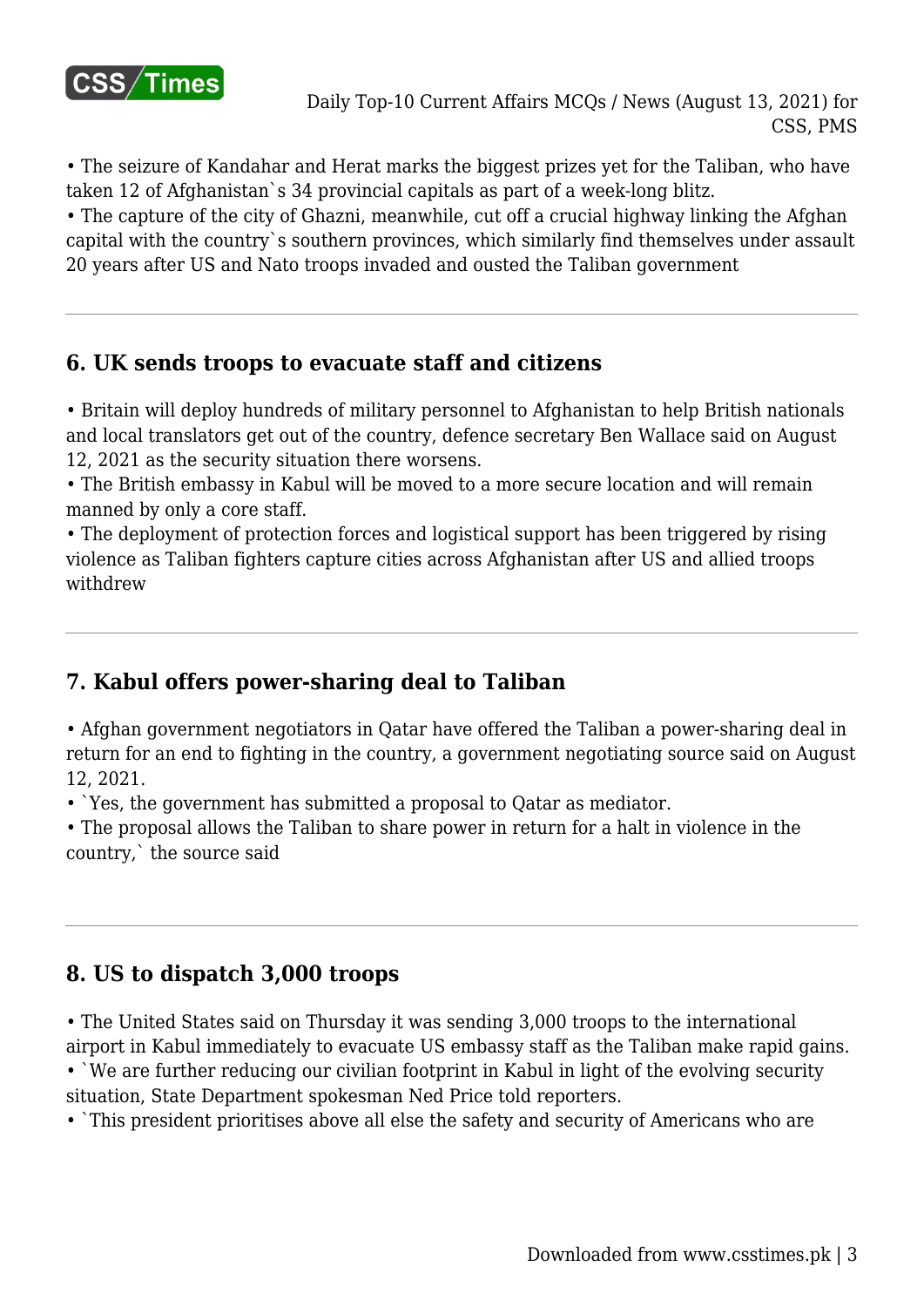

serving overseas,` he said of Joe Biden, who has ordered a withdrawal of US troops from Afghanistan after nearly 20 years.

#### **9. Veteran actress Durdana Butt dies**

• Distinguished television and film actress Durdana Butt died here on August 12, 2021. She was 74.Ms Butt was born on April 13, 1947 in Lahore. After graduating from Kinnaird College, she went to the University of Toledo from where she obtained a PhD in education administration. She returned to the country and headed a chain of private schools for the most part of her career.

• Ms Butt took up acting as a hobby in the 1960s but her skills as an artist were recognised when she worked in the iconic Karachi TV series Angan Terha written by Anwar Maqsood in 1980. She played the role of a demure woman, Sultana, sister of Chaudhry Sahib (played by Arshad Mahmud), who frequently visit their neighbours Mahboob (Shakeel) and his wife Jahan Ara (Bushra Ansari) sometimes to the chagrin of the married couple. Sultana admires Mahboob but because of his marital status tries to make him acknowledge her feelings through funny and often goofy gestures

## **10. Warriors stay in hunt as Tigers seal playoffs spot**

• Overseas Warriors kept their playoffs alive in the Kashmir Premier League when they eased to a seven-wicket win against Rawalkot Hawks in Muzaffarabad on August 12, 2021. • In a match interrupted by rain when the Warriors had reached 116-3 in 12.1 overs while chasing 146 at the Muzaffarabad Cricket Stadium, target was reset at 132 in 18 overs. However, the Warriors required six deliveries to get over the line at 133-3 in 13.1 overs. • Warriors, who are now fourth in the standings, need to defeat the already-eliminated Kotli Lions on Friday morning in the penultimate fixture of the six-team league phase

## **Check our daily updated 's Complete Day by Day [Current Affairs Notes](https://www.csstimes.pk/category/csssubject/csscompulsorysubjects/currentaffairs/)**

#### **August 2021:**

- [Daily Top-10 Current Affairs MCQs / News \(August 31, 2021\) for CSS, PMS](https://www.csstimes.pk/current-affairs-mcqs-aug-31-2021/)
- [Daily Top-10 Current Affairs MCQs / News \(August 30, 2021\) for CSS, PMS](https://www.csstimes.pk/current-affairs-mcqs-aug-30-2021/)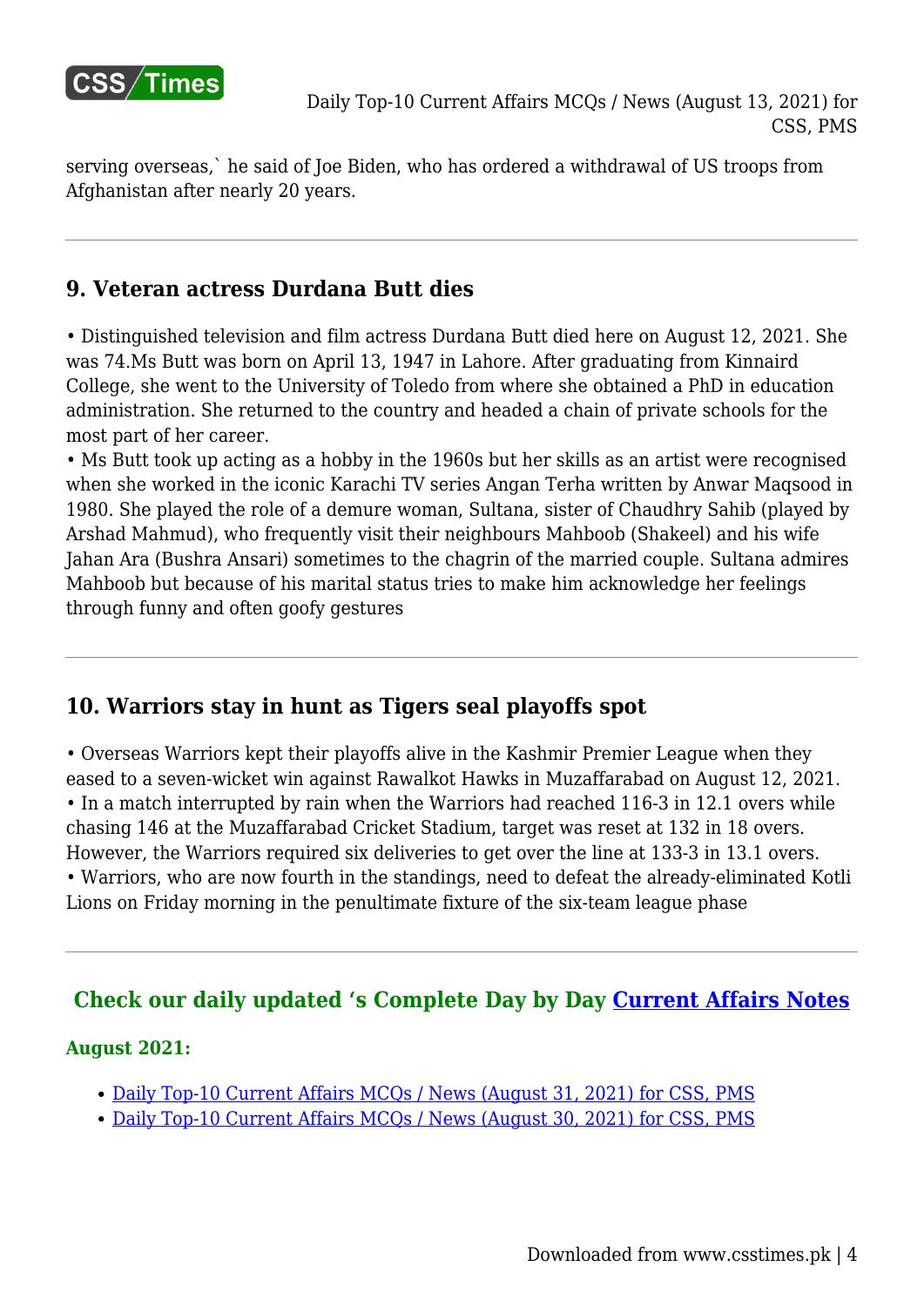

Daily Top-10 Current Affairs MCQs / News (August 13, 2021) for CSS, PMS

- [Daily Top-10 Current Affairs MCQs / News \(August 27, 2021\) for CSS, PMS](https://www.csstimes.pk/current-affairs-mcqs-aug-27-2021/)
- [Daily Top-10 Current Affairs MCQs / News \(August 26, 2021\) for CSS, PMS](https://www.csstimes.pk/current-affairs-mcqs-aug-26-2021/)
- [Daily Top-10 Current Affairs MCQs / News \(August 25, 2021\) for CSS, PMS](https://www.csstimes.pk/current-affairs-mcqs-aug-25-2021/)
- [Daily Top-10 Current Affairs MCQs / News \(August 24, 2021\) for CSS, PMS](https://www.csstimes.pk/current-affairs-mcqs-aug-24-2021/)
- [Daily Top-10 Current Affairs MCQs / News \(August 19, 2021\) for CSS, PMS](https://www.csstimes.pk/current-affairs-mcqs-aug-19-2021/)
- [Daily Top-10 Current Affairs MCQs / News \(August 13, 2021\) for CSS, PMS](https://www.csstimes.pk/current-affairs-mcqs-aug-13-2021/)
- [Daily Top-10 Current Affairs MCQs / News \(August 12, 2021\) for CSS, PMS](https://www.csstimes.pk/current-affairs-mcqs-aug-12-2021/)
- [Daily Top-10 Current Affairs MCQs / News \(August 11, 2021\) for CSS, PMS](https://www.csstimes.pk/current-affairs-mcqs-aug-11-2021/)
- 1
- $\bullet$  [2](https://www.csstimes.pk/current-affairs-mcqs-aug-13-2021/?pdf=18292&lcp_page0=2#lcp_instance_0)
- $\bullet$   $>$

#### **July 2021:**

- [Daily Top-10 Current Affairs MCQs / News \(July 31, 2021\) for CSS, PMS](https://www.csstimes.pk/current-affairs-mcqs-july-31-2021/)
- [Daily Top-10 Current Affairs MCQs / News \(July 30, 2021\) for CSS, PMS](https://www.csstimes.pk/current-affairs-mcqs-july-30-2021/)
- [Daily Top-10 Current Affairs MCQs / News \(July 29, 2021\) for CSS, PMS](https://www.csstimes.pk/current-affairs-mcqs-july-29-2021/)
- [Daily Top-10 Current Affairs MCQs / News \(July 28, 2021\) for CSS, PMS](https://www.csstimes.pk/current-affairs-mcqs-july-28-2021/)
- [Daily Top-10 Current Affairs MCQs / News \(July 27, 2021\) for CSS, PMS](https://www.csstimes.pk/daily-current-affairs-mcqs-news-july-27-2021/)
- [Daily Top-10 Current Affairs MCQs / News \(July 26, 2021\) for CSS, PMS](https://www.csstimes.pk/current-affairs-mcqs-jul-26-2021/)
- [Daily Top-10 Current Affairs MCQs / News \(July 24, 2021\) for CSS, PMS](https://www.csstimes.pk/current-affairs-mcqs-jul-24-2021/)
- [Daily Top-10 Current Affairs MCQs / News \(July 19, 2021\) for CSS, PMS](https://www.csstimes.pk/current-affairs-mcqs-jul-19-2021/)
- [Daily Top-10 Current Affairs MCQs / News \(July 18, 2021\) for CSS, PMS](https://www.csstimes.pk/current-affairs-mcqs-jul-18-2021/)
- [Daily Top-10 Current Affairs MCQs / News \(July 17, 2021\) for CSS, PMS](https://www.csstimes.pk/current-affairs-mcqs-jul-17-2021/)
- 1
- $\bullet$  [2](https://www.csstimes.pk/current-affairs-mcqs-aug-13-2021/?pdf=18292&lcp_page0=2#lcp_instance_0)
- [3](https://www.csstimes.pk/current-affairs-mcqs-aug-13-2021/?pdf=18292&lcp_page0=3#lcp_instance_0)
- $\cdot$   $\geq$

#### **June 2021:**

- [Daily Top-10 Current Affairs MCQs / News \(June 28, 2021\) for CSS, PMS](https://www.csstimes.pk/current-affairs-mcqs-june-28-2021/)
- [Daily Top-10 Current Affairs MCQs / News \(June 27, 2021\) for CSS, PMS](https://www.csstimes.pk/current-affairs-mcqs-june-27-2021/)
- [Daily Top-10 Current Affairs MCQs / News \(June 26, 2021\) for CSS, PMS](https://www.csstimes.pk/current-affairs-mcqs-june-26-2021/)
- [Daily Top-10 Current Affairs MCQs / News \(June 25, 2021\) for CSS, PMS](https://www.csstimes.pk/current-affairs-mcqs-june-25-2021/)
- [Daily Top-10 Current Affairs MCQs / News \(June 24, 2021\) for CSS, PMS](https://www.csstimes.pk/current-affairs-mcqs-june-24-2021/)
- [Daily Top-10 Current Affairs MCQs / News \(June 23, 2021\) for CSS, PMS](https://www.csstimes.pk/current-affairs-mcqs-june-23-2021/)
- [Daily Top-10 Current Affairs MCQs / News \(June 22, 2021\) for CSS, PMS](https://www.csstimes.pk/current-affairs-mcqs-june-22-2021/)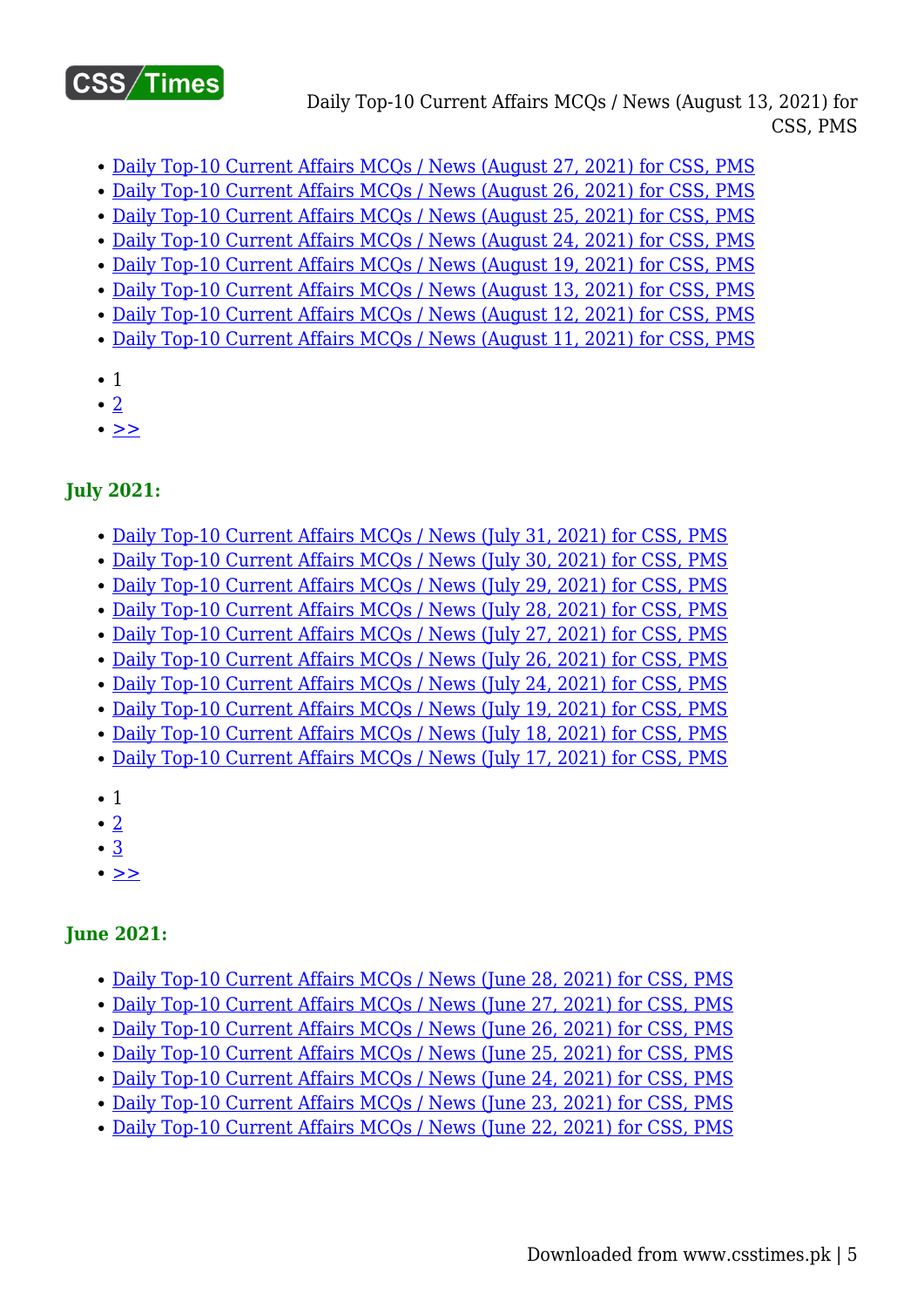

Daily Top-10 Current Affairs MCQs / News (August 13, 2021) for CSS, PMS

- [Daily Top-10 Current Affairs MCQs / News \(June 21, 2021\) for CSS, PMS](https://www.csstimes.pk/current-affairs-mcqs-june-21-2021/)
- [Daily Top-10 Current Affairs MCQs / News \(June 19, 2021\) for CSS, PMS](https://www.csstimes.pk/current-affairs-mcqs-june-19-2021/)
- [Daily Top-10 Current Affairs MCQs / News \(June 18, 2021\) for CSS, PMS](https://www.csstimes.pk/current-affairs-mcqs-june-18-2021/)
- 1
- $\bullet$  [2](https://www.csstimes.pk/current-affairs-mcqs-aug-13-2021/?pdf=18292&lcp_page0=2#lcp_instance_0)
- [3](https://www.csstimes.pk/current-affairs-mcqs-aug-13-2021/?pdf=18292&lcp_page0=3#lcp_instance_0)
- $\bullet$   $>$

#### **May 2021:**

- [Daily Top-10 Current Affairs MCQs / News \(May 31, 2021\) for CSS, PMS](https://www.csstimes.pk/current-affairs-mcqs-may-31-2021/)
- [Daily Top-10 Current Affairs MCQs / News \(May 30, 2021\) for CSS, PMS](https://www.csstimes.pk/current-affairs-mcqs-may-30-2021/)
- [Daily Top-10 Current Affairs MCQs / News \(May 29, 2021\) for CSS, PMS](https://www.csstimes.pk/current-affairs-mcqs-may-29-2021/)
- [Daily Top-10 Current Affairs MCQs / News \(May 27, 2021\) for CSS, PMS](https://www.csstimes.pk/current-affairs-mcqs-may-27-2021/)
- [Daily Top-10 Current Affairs MCQs / News \(May 26, 2021\) for CSS, PMS](https://www.csstimes.pk/current-affairs-mcqs-may-26-2021/)
- [Daily Top-10 Current Affairs MCQs / News \(May 25, 2021\) for CSS, PMS](https://www.csstimes.pk/current-affairs-mcqs-may-25-2021/)
- [Daily Top-10 Current Affairs MCQs / News \(May 24, 2021\) for CSS, PMS](https://www.csstimes.pk/current-affairs-mcqs-may-24-2021/)
- [Daily Top-10 Current Affairs MCQs / News \(May 23, 2021\) for CSS, PMS](https://www.csstimes.pk/current-affairs-mcqs-may-23-2021/)
- [Daily Top-10 Current Affairs MCQs / News \(May 22, 2021\) for CSS, PMS](https://www.csstimes.pk/current-affairs-mcqs-may-22-2021/)
- [Daily Top-10 Current Affairs MCQs / News \(May 21, 2021\) for CSS, PMS](https://www.csstimes.pk/current-affairs-mcqs-may-21-2021/)
- 1
- [2](https://www.csstimes.pk/current-affairs-mcqs-aug-13-2021/?pdf=18292&lcp_page0=2#lcp_instance_0)
- $\cdot$  [3](https://www.csstimes.pk/current-affairs-mcqs-aug-13-2021/?pdf=18292&lcp_page0=3#lcp_instance_0)
- $\cdot$   $\geq$

## **April 2021:**

- [Daily Top-10 Current Affairs MCQs / News \(April 30, 2021\) for CSS, PMS](https://www.csstimes.pk/current-affairs-mcqs-april-30-2021/)
- [Daily Top-10 Current Affairs MCQs / News \(April 29, 2021\) for CSS, PMS](https://www.csstimes.pk/current-affairs-mcqs-april-29-2021/)
- [Daily Top-10 Current Affairs MCQs / News \(April 28, 2021\) for CSS, PMS](https://www.csstimes.pk/current-affairs-mcqs-april-28-2021/)
- [Daily Top-10 Current Affairs MCQs / News \(April 27, 2021\) for CSS, PMS](https://www.csstimes.pk/current-affairs-mcqs-april-27-2021/)
- [Daily Top-10 Current Affairs MCQs / News \(April 26, 2021\) for CSS, PMS](https://www.csstimes.pk/current-affairs-mcqs-april-26-2021/)
- [Daily Top-10 Current Affairs MCQs / News \(April 25, 2021\) for CSS, PMS](https://www.csstimes.pk/current-affairs-mcqs-april-25-2021/)
- [Daily Top-10 Current Affairs MCQs / News \(April 24, 2021\) for CSS, PMS](https://www.csstimes.pk/current-affairs-mcqs-april-24-2021/)
- [Daily Top-10 Current Affairs MCQs / News \(April 23, 2021\) for CSS, PMS](https://www.csstimes.pk/current-affairs-mcqs-april-23-2021/)
- [Daily Top-10 Current Affairs MCQs / News \(April 22, 2021\) for CSS, PMS](https://www.csstimes.pk/current-affairs-mcqs-april-22-2021/)
- [Daily Top-10 Current Affairs MCQs / News \(April 21, 2021\) for CSS, PMS](https://www.csstimes.pk/current-affairs-mcqs-april-21-2021/)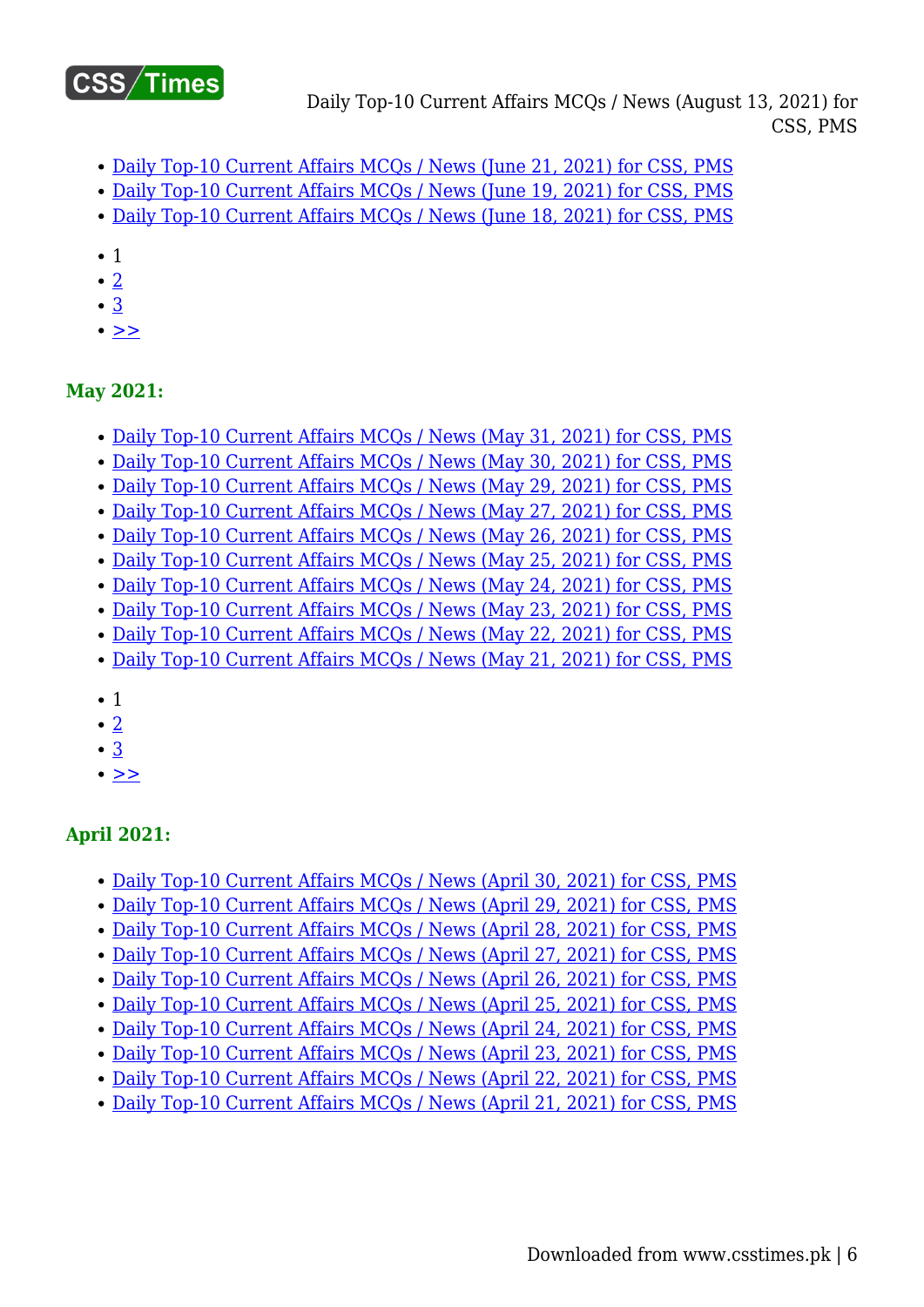

- $\bullet$  1
- $\cdot$  [2](https://www.csstimes.pk/current-affairs-mcqs-aug-13-2021/?pdf=18292&lcp_page0=2#lcp_instance_0)
- [3](https://www.csstimes.pk/current-affairs-mcqs-aug-13-2021/?pdf=18292&lcp_page0=3#lcp_instance_0)
- $\bullet$   $>$

#### **March 2021:**

- [Daily Top-10 Current Affairs MCQs / News \(March 30, 2021\) for CSS, PMS](https://www.csstimes.pk/current-affairs-mcqs-mar-30-2021/)
- [Daily Top-10 Current Affairs MCQs / News \(March 29, 2021\) for CSS, PMS](https://www.csstimes.pk/current-affairs-mcqs-mar-29-2021/)
- [Daily Top-10 Current Affairs MCQs / News \(March 28, 2021\) for CSS, PMS](https://www.csstimes.pk/current-affairs-mcqs-mar-28-2021/)
- [Daily Top-10 Current Affairs MCQs / News \(March 27, 2021\) for CSS, PMS](https://www.csstimes.pk/current-affairs-mcqs-mar-27-2021/)
- [Daily Top-10 Current Affairs MCQs / News \(March 26, 2021\) for CSS, PMS](https://www.csstimes.pk/current-affairs-mcqs-mar-26-2021/)
- [Daily Top-10 Current Affairs MCQs / News \(March 25, 2021\) for CSS, PMS](https://www.csstimes.pk/current-affairs-mcqs-mar-25-2021/) [Daily Top-10 Current Affairs MCQs / News \(March 24, 2021\) for CSS, PMS](https://www.csstimes.pk/current-affairs-mcqs-mar-24-2021/)
- [Daily Top-10 Current Affairs MCQs / News \(March 23, 2021\) for CSS, PMS](https://www.csstimes.pk/current-affairs-mcqs-mar-23-2021/)
- [Daily Top-10 Current Affairs MCQs / News \(March 22, 2021\) for CSS, PMS](https://www.csstimes.pk/current-affairs-mcqs-mar-22-2021/)
- [Daily Top-10 Current Affairs MCQs / News \(March 21, 2021\) for CSS, PMS](https://www.csstimes.pk/current-affairs-mcqs-mar-21-2021/)
- $\bullet$  1
- $\cdot$  [2](https://www.csstimes.pk/current-affairs-mcqs-aug-13-2021/?pdf=18292&lcp_page0=2#lcp_instance_0)
- [3](https://www.csstimes.pk/current-affairs-mcqs-aug-13-2021/?pdf=18292&lcp_page0=3#lcp_instance_0)
- $\cdot$   $4$
- $\bullet$  [>>](https://www.csstimes.pk/current-affairs-mcqs-aug-13-2021/?pdf=18292&lcp_page0=2#lcp_instance_0)

#### **February 2021:**

- [Daily Top-10 Current Affairs MCQs / News \(February 28, 2021\) for CSS, PMS](https://www.csstimes.pk/current-affairs-mcqs-feb-28-2021/)
- [Daily Top-10 Current Affairs MCQs / News \(February 27, 2021\) for CSS, PMS](https://www.csstimes.pk/current-affairs-mcqs-feb-27-2021/)
- [Daily Top-10 Current Affairs MCQs / News \(February 26, 2021\) for CSS, PMS](https://www.csstimes.pk/current-affairs-mcqs-feb-26-2021/)
- [Daily Top-10 Current Affairs MCQs / News \(February 25, 2021\) for CSS, PMS](https://www.csstimes.pk/current-affairs-mcqs-feb-25-2021/)
- [Daily Top-10 Current Affairs MCQs / News \(February 24, 2021\) for CSS, PMS](https://www.csstimes.pk/daily-current-affairs-mcqs-feb-24-2021/)
- [Daily Top-10 Current Affairs MCQs / News \(February 23, 2021\) for CSS, PMS](https://www.csstimes.pk/daily-current-affairs-mcqs-feb-23-2021/)
- [Daily Top-10 Current Affairs MCQs / News \(February 22, 2021\) for CSS, PMS](https://www.csstimes.pk/daily-current-affairs-mcqs-feb-22-2021/)
- [Daily Top-10 Current Affairs MCQs / News \(February 21, 2021\) for CSS, PMS](https://www.csstimes.pk/daily-current-affairs-mcqs-feb-21-2021/)
- [Daily Top-10 Current Affairs MCQs / News \(February 20, 2021\) for CSS, PMS](https://www.csstimes.pk/daily-current-affairs-mcqs-feb-20-2021/)
- [Daily Top-10 Current Affairs MCQs / News \(February 19, 2021\) for CSS, PMS](https://www.csstimes.pk/daily-current-affairs-mcqs-feb-19-2021/)
- 1
- $\bullet$  [2](https://www.csstimes.pk/current-affairs-mcqs-aug-13-2021/?pdf=18292&lcp_page0=2#lcp_instance_0)
- [3](https://www.csstimes.pk/current-affairs-mcqs-aug-13-2021/?pdf=18292&lcp_page0=3#lcp_instance_0)